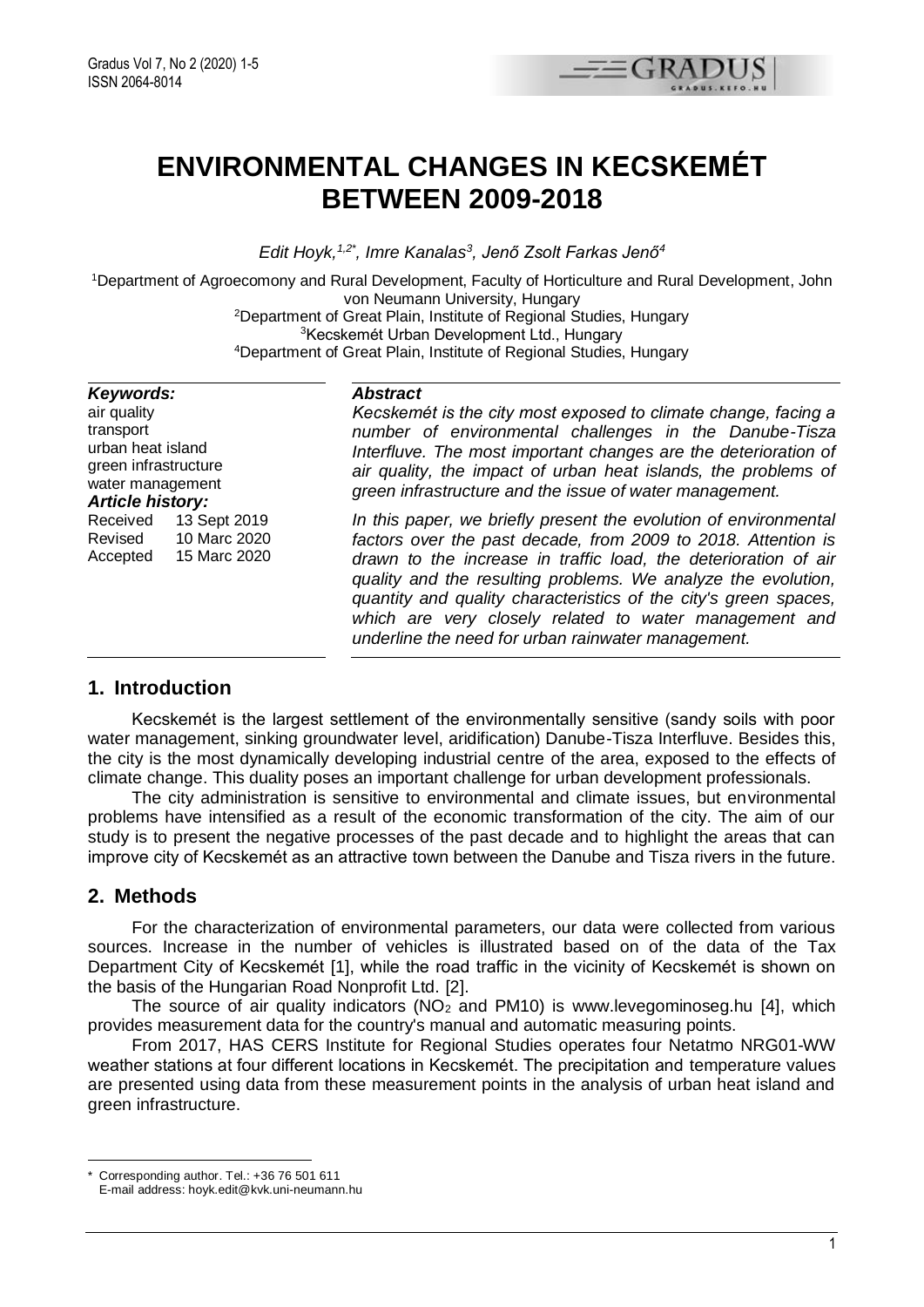## **3. Results**

#### **3.1. Transportation and air quality**

In Kecskemét, over the past ten years, the industrial capacities built up and more than 8,000 new jobs created. This process indicated higher mobility needs, which has increased the traffic load on the roads of the settlement and brought to light the shortcomings of its road network.

In Kecskemét, the increase in mobility resulted in a significant increase in traffic, which is sensitively demonstrated by the traffic censuses performed in the city (2011 Főmterv, 2016 KTI; long-term traffic census data of the Hungarian Road Nonprofit Ltd. [2]). According to the data, between 2011 and 2017, 150 measurement points saw an annual increase of nearly 4%.

Stopping the unfavourable pocess is vital for Kecskemét. Emissions from road traffic and non-environmentally friendly heating of households have become more frequent, and in the near future various air pollutants (e.g. PM10; PM2.5;  $NO<sub>2</sub>$ ,  $NO<sub>2</sub>$ ;  $SO<sub>2</sub>$ ;  $O<sub>3</sub>$ ) can exceeds limit values frequently.

From the available data, the concentration of highly transport-dependent nitrogen dioxide is illustrated in Figure 1., which shows data for the start year, an intermediate year, and the last two years between 2009 and 2018.

Health limit value for nitrogen dioxide is 85  $\mu$ g/m<sup>3</sup> per 24 hours [5]. Figure 1, shows that over 2017-2018 limit values have been exceeded, especially in summer and autumn. Nitrogen dioxide as a pollutant is not only related to transport, but also residential heating. However, summer and autumn limit values are more likely to indicate the origin of traffic. It is worth comparing the percentage increases in monthly averages for 2009 and 2018. The January values are ignored in this case, as there was no values over the limit in this month except for 2017. However spring (April) the average  $NO<sub>2</sub>$  concentrations were rising by 57% over ten years. In July 2018, the twoyear growth rate was 169%, 197% in October. In addition to the steep increase in concentration, the monthly (!) average in October 2018 was exceeding the 24-hour limit.

The PM10 concentration data available from 2015 also shows rising concentrations, with several values over the limit (50  $\mu$ g/m<sup>3</sup>), mainly in January 2016, 2017 and October 2018 (Fig. 2.).



*Figure 1. Nitrogen dioxide concentration in Kecskemét 2009-2018*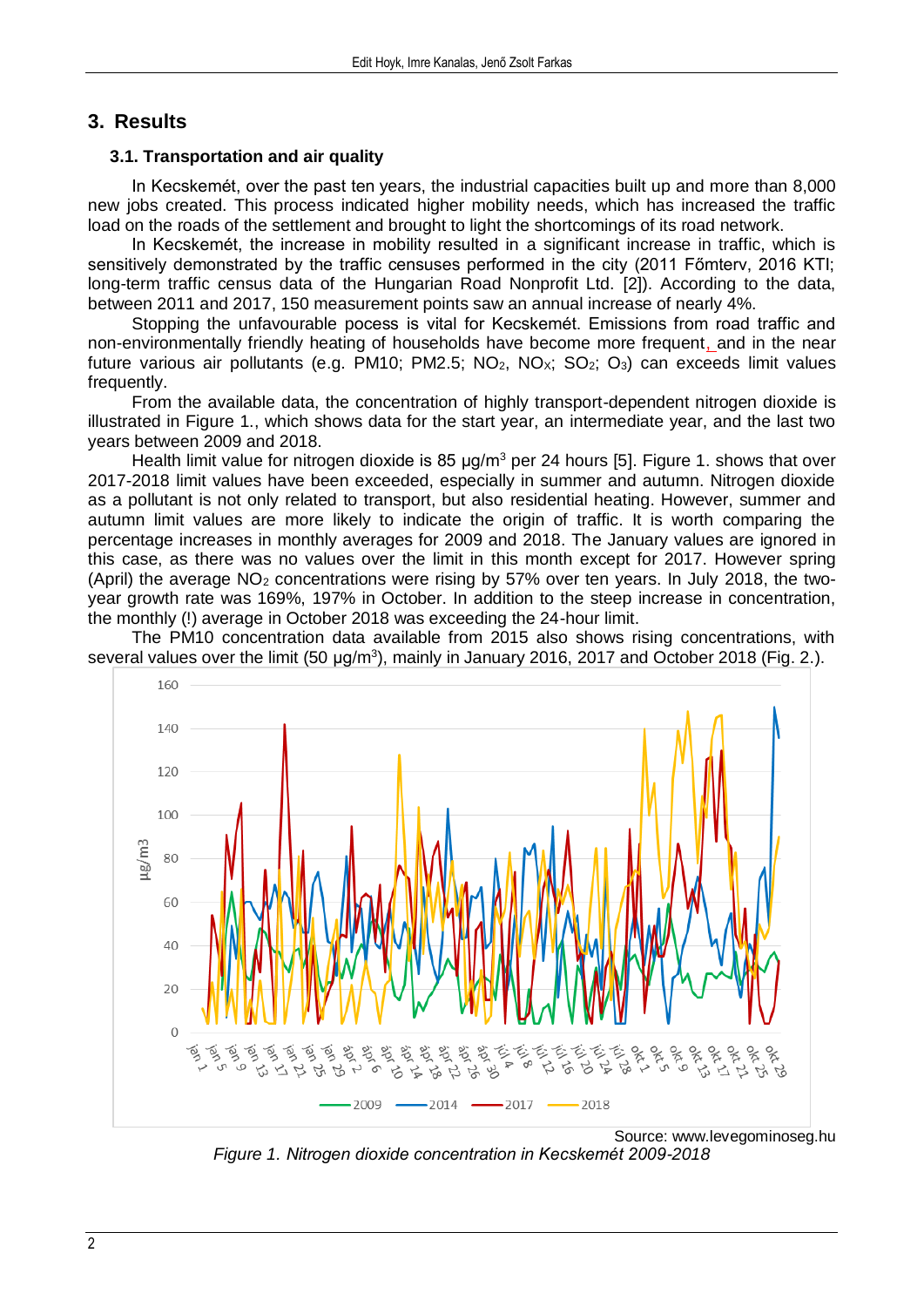

*Figure 2. PM10 concentration in Kecskemét 2015-2019*

## **3.2. Appearance of urban heat island in Kecskemét**

Our August 2018 data (Fig. 3.) show that there was a significant difference in night temperatures between downtown (RKI) and the outskirts (Ladánybenei út), especially in the first half of the month. The difference also reaches 4-5 °C, which means minimum night temperatures of 17-22 °C. This range exceeds the critical night temperature of 20 °C, which is disrupting nightlife for downtown residents.



*Figure 3. Daily temperatures in Kecskemét (1-31. August 2018)*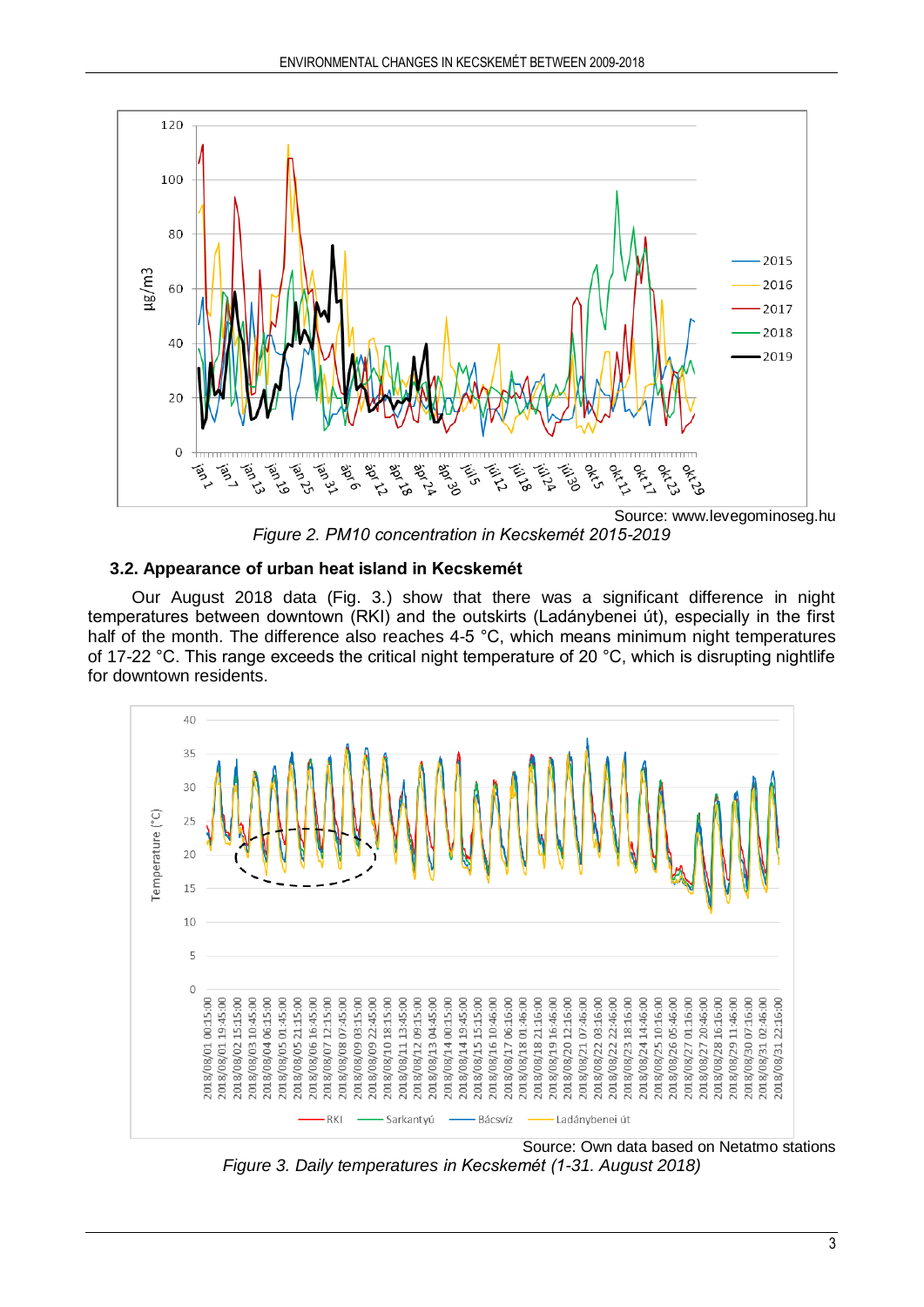Significant differences exist between areas with different surfaces in the city at daytime surface temperatures. The difference is well illustrated by the fact that on the day of August 30., 2018 (recording time 10:51 am), the temperature difference between the coldest and the hottest surfaces was 22.78 °C (of course, the air temperature difference is much smaller as shown by our measurements). The southern industrial area, as well as the giant covered areas of the airport without vegetation, are the warmest parts of the city, but almost all of downtown, as well as densely built-up housing estates (e.g. Széchenyiváros) are among the most heated areas. The temperature-reducing role of green surfaces is evident in larger contiguous areas, such as the Zoltán Benkó Leisure Center (the "green wedge" in the city) or cemeteries.

Smaller green areas (Szabadság Square, Vasútkert, etc.) cannot prevent the overheating of the covered surfaces, however, the vegetation has a temperature-conditioning effect due to the shade effect. Therefore the preservation of the closed canopy is a priority.

#### **3.3. Green infrastructure**

Another topic with similar importance to the negative consequences of the increase in traffic load is the change in the quantity and quality of urban green areas. The extent of all municipally owned green areas decreased by more than 30% between 2009 and 2017 [3]. The decline primarily affects the southern industrial area, where Mercedes-Benz and its suppliers' production facilities are located.

The proportion of green areas in Kecskemét (8240 ha green surface/32257 ha administrative area) is 25%, which can be considered as an acceptable level in the region. At the same time, the proportion of green areas in terms of use (public welfare forests, public parks, public gardens, etc.) in the city (450 ha of green surface/32257 ha of administrative area) is very low, only 1.5%, which is 24.3  $m<sup>2</sup>$  per person. Compared to municipalities with county rights, the value of green surfaces per capita (public parks, public gardens – about 40 ha) is very low (3 m<sup>2</sup>/person). This is only about one-fourth to one-fifth of the expected value. This condition made it worse by the 30% decrease in green surfaces over the last 10 years.

As the green surfaces decrease, the amount of naturally occurring airborne dust increases. At the same time, green areas play acrucial role not only in absorbing pollutants, but also in absorbing  $CO<sub>2</sub>$  (climate policy expectation), venting the city, increasing evaporation and producing oxygen.

#### **3.4. Water management and precipitation trends**

In addition to green areas, it is also important to improve water resources in the city and its vicinity. It is necessary to increase surface water bodies and evaporation, which can play a decisive role not only in reducing dust pollution but also pollen concentration. Therefore, it would be essential to develop an urban water management and water treatment strategy. At present, approximately 12 million  $m<sup>3</sup>$  of water (rainwater and treated wastewater) is drained from the city (via an average annual rainfall of 500-550 mm) through the Csukás-ér into the Tisza, at a time when the city needs more surface water bodies and evaporation capacity. The retained rainwater would not only irrigate the city's parks, but also would help to create green areas.

The need for water management is strongly underlined by the extreme extent of rainfall, which is perceptible almost daily in Kecskemét. To justify this, it is sufficient to refer to the May-June 2019 data on the basis of our four meteorological stations in the city (Fig. 4.).